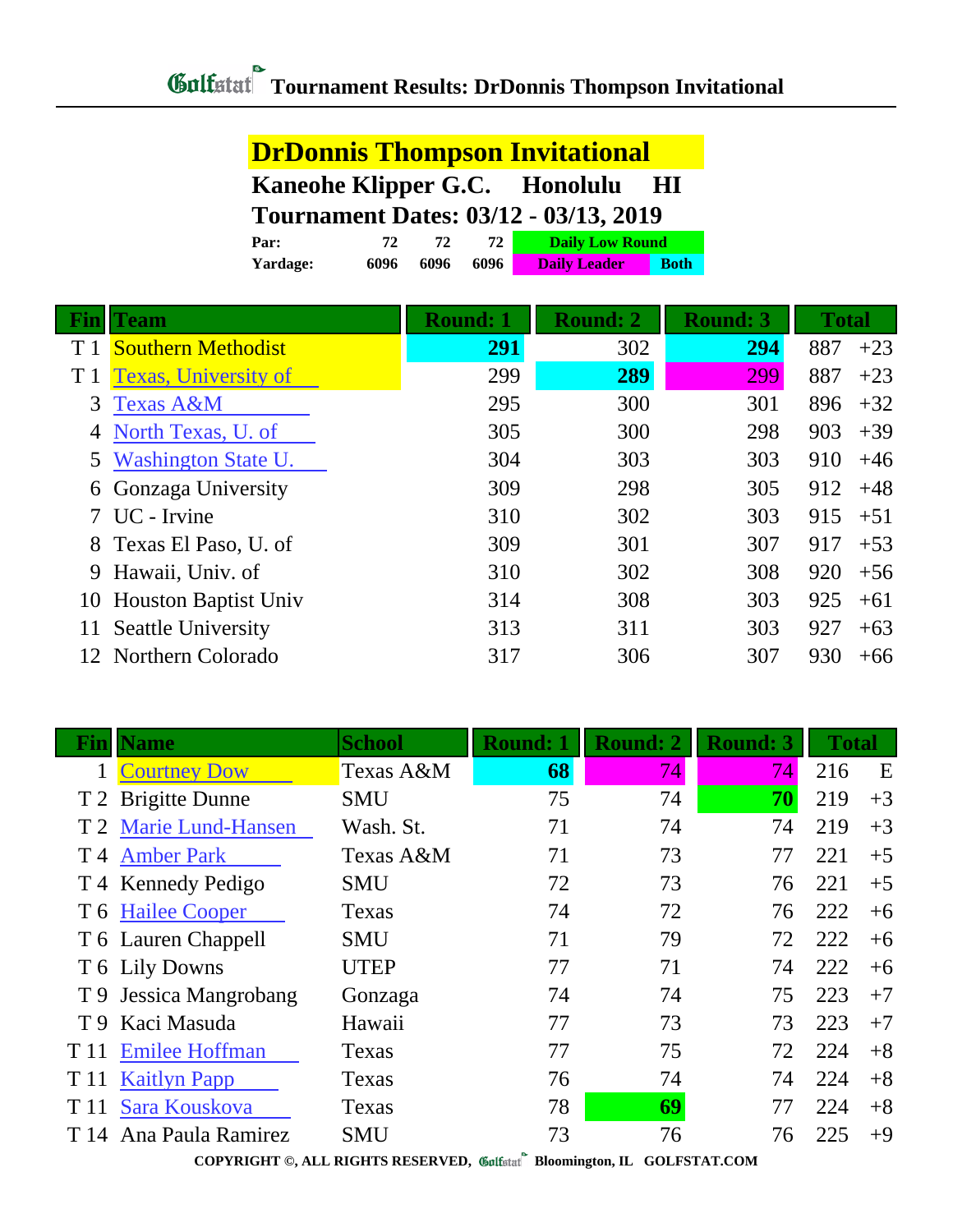## *Gulfatat* Tournament Results: DrDonnis Thompson Invitational

| $\bf{Fin}$ | <b>Name</b>              | <b>School</b>    | <b>Round: 1</b> | <b>Round: 2</b> | <b>Round: 3</b> | <b>Total</b> |
|------------|--------------------------|------------------|-----------------|-----------------|-----------------|--------------|
| T 14       | <b>Audrey Tan</b>        | <b>UNT</b>       | 77              | 75              | 73              | 225<br>$+9$  |
| T 14       | Sabina Pena              | <b>UNT</b>       | 74              | 78              | 73              | 225<br>$+9$  |
|            | T 14 Valeria Mendizabal  | <b>UTEP</b>      | 71              | 76              | 78              | 225<br>$+9$  |
| T 18       | <b>Lauren Cox</b>        | <b>UNT</b>       | 78              | 73              | 75              | $226 + 10$   |
|            | T 18 Quynn Duong         | Gonzaga          | 75              | 72              | 79              | $226 + 10$   |
| T 20       | Kimberlee Tottori        | SeattleU         | 77              | 77              | 73              | $227 + 11$   |
| T 20       | <b>Madison Odiorne</b>   | Wash. St.        | 76              | 79              | 72              | $227 + 11$   |
| T 20       | <b>Maren Cipolla</b>     | Texas            | 77              | 75              | 75              | $227 + 11$   |
|            | T 20 Megan Ratcliffe     | Hawaii           | 78              | 74              | 75              | $227 + 11$   |
| T 20       | Patricia Sinolungan      | <b>UNT</b>       | 76              | 74              | 77              | $227 + 11$   |
| T 25       | <b>Ava Schwienteck</b>   | Texas A&M        | 76              | 77              | 75              | $228 + 12$   |
|            | T 25 Cameron Lee         | <b>UC</b> Irvine | 78              | 75              | 75              | $228 + 12$   |
|            | T 25 Marisa Hisaki       | N Colorado       | 83              | 75              | 70              | $228 + 12$   |
| T 28       | Alisa Chong              | <b>HBU</b>       | 79              | 76              | 74              | $229 + 13$   |
| T 28       | <b>Emily Baumgart</b>    | Wash. St.        | 75              | 77              | 77              | $229 + 13$   |
|            | T 28 Federica Torre      | Gonzaga          | 79              | 76              | 74              | $229 + 13$   |
| T 28       | <b>Maddie Luitwieler</b> | Texas            | 72              | 74              | 83              | $229 + 13$   |
| T 28       | <b>Maddie Riggs</b>      | <b>UC</b> Irvine | 75              | 79              | 75              | $229 + 13$   |
| T 33       | Janet Yeo                | <b>UC</b> Irvine | 78              | 74              | 78              | $230 + 14$   |
| T 33       | Sienna Lyford            | <b>UC</b> Irvine | 79              | 76              | 75              | $230 + 14$   |
| 35         | <b>Faith Summers</b>     | <b>SMU</b>       | 76              | 77              | 78              | $231 + 15$   |
| T 36       | <b>Amy Chu</b>           | Wash. St.        | 78              | 76              | 78              | $232 + 16$   |
|            | T 36 Haruka Shintani     | Hawaii           | 80              | 72              | 80              | $232 + 16$   |
|            | T 36 Nicole Polivchak    | N Colorado       | 78              | 76              | 78              | $232 + 16$   |
|            | T 39 Lexi Brooks         | <b>HBU</b>       | 80              | 79              | 74              | $233 + 17$   |
|            | T 39 Sophie DiGesualdo   | <b>SMU</b>       | 79              | 76              | 78              | $233 + 17$   |
|            | T 41 Chloe Velasco       | Texas A&M        | 81              | 77              | 76              | $234 + 18$   |
|            | T 41 Francesca Santoni   | Gonzaga          | 81              | 76              | 77              | $234 + 18$   |
|            | T 41 Nicha Vorrasanpisut | Hawaii           | 77              | 76              | 81              | $234 + 18$   |
|            | T 44 <u>Brooke Tyree</u> | Texas A&M        | 80              | 80              | 75              | $235 + 19$   |
|            | T 44 Elodie Bridenne     | Wash. St.        | 79              | 75              | 81              | $235 + 19$   |
|            | T 44 Kaity Cummings      | <b>HBU</b>       | 74              | 81              | 80              | $235 + 19$   |
|            | T 44 Nicole Foster       | SeattleU         | 86              | 78              | 71              | $235 + 19$   |
|            | T 44 Sara Zrnikova       | <b>HBU</b>       | 81              | 75              | 79              | $235 + 19$   |
|            | T 44 Shannon O'Dwyer     | <b>UTEP</b>      | 80              | 76              | 79              | $235 + 19$   |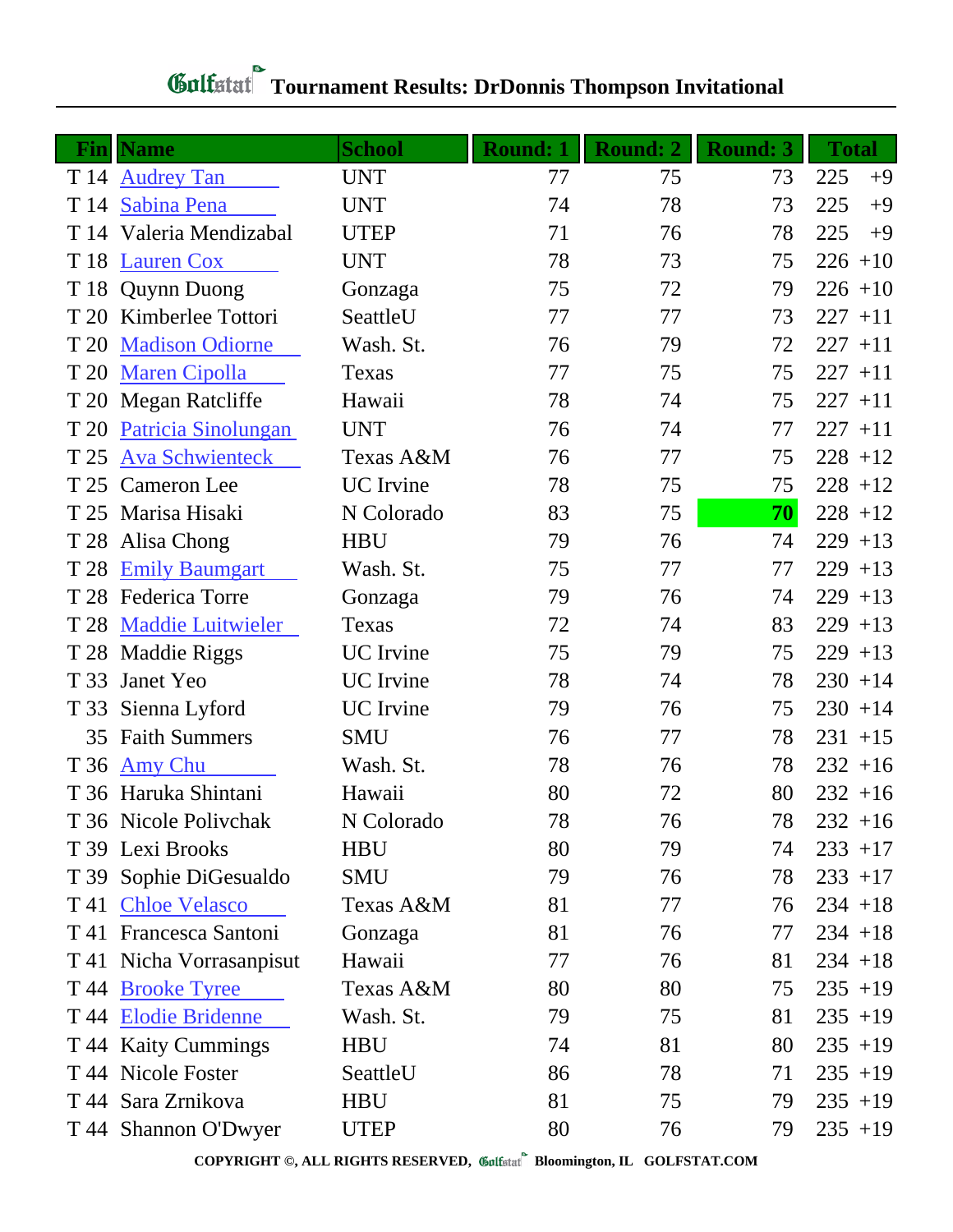| Fin             | <b>Name</b>                 | <b>School</b>    | <b>Round: 1</b>          | <b>Round: 2</b> | <b>Round: 3</b> | <b>Total</b> |
|-----------------|-----------------------------|------------------|--------------------------|-----------------|-----------------|--------------|
| T 50            | <b>Elizabeth Caldarelli</b> | Texas A&M        | 80                       | 76              | 80              | $236 + 20$   |
| T 50            | Krystal Hu                  | SeattleU         | 78                       | 78              | 80              | $236 + 20$   |
| T 50            | Rachel Fujitani             | Hawaii           | 79                       | 82              | 75              | $236 + 20$   |
| T 50            | Sabrina Li                  | <b>UC</b> Irvine | 80                       | 77              | 79              | $236 + 20$   |
| T 54            | <b>Cameron March</b>        | Wash. St.        | 78                       | 80              | 79              | $237 + 21$   |
|                 | T 54 Crystal Wu             | <b>UTEP</b>      | 81                       | 78              | 78              | $237 + 21$   |
|                 | T 54 Katie Finley           | Texas A&M        | 83                       | 76              | 78              | $237 + 21$   |
|                 | T 54 Linette Chua           | SeattleU         | 76                       | 81              | 80              | $237 + 21$   |
|                 | T 54 Malia Ebersberger      | Hawaii           | 78                       | 80              | 79              | $237 + 21$   |
|                 | T 54 Tiffany Nguyen         | <b>HBU</b>       | 83                       | 78              | 76              | $237 + 21$   |
| T 60            | <b>Audrey Haddad</b>        | <b>UTEP</b>      | 82                       | 79              | 77              | $238 + 22$   |
| T <sub>60</sub> | Serena Shah                 | <b>SMU</b>       | 77                       | 85              | 76              | $238 + 22$   |
| T <sub>60</sub> | Tyra Tonkham                | Hawaii           | 78                       | 79              | 81              | $238 + 22$   |
| 63              | Keisha Lugito               | SeattleU         | 80                       | 81              | 79              | $240 + 24$   |
|                 | T 64 Vendela From           | SeattleU         | 78                       | 78              | 85              | $241 + 25$   |
|                 | T 64 Yen Ting Wong          | SeattleU         | 78                       | 79              | 84              | $241 + 25$   |
| 66              | Morgan Sahm                 | N Colorado       | 77                       | 77              | 88              | $242 + 26$   |
| 67              | Hanna Atkins                | N Colorado       | 79                       | 87              | 77              | $243 + 27$   |
| 68              | <b>Beah Cruz</b>            | N Colorado       | 84                       | 78              | 82              | $244 + 28$   |
| T 69            | <b>Ariana Saenz</b>         | Texas A&M        | 87                       | 85              | 77              | $249 + 33$   |
| T 69            | <b>Madison Lewis</b>        | <b>UNT</b>       | 88                       | 80              | 81              | $249 + 33$   |
| 71              | <b>Anne Transier</b>        | SeattleU         | 85                       | 82              | 87              | $254 + 38$   |
| 72              | Sol Lee                     | <b>UNT</b>       | 86                       | 86              | 86              | $258 + 42$   |
| 73              | Kaysa Panke                 | Gonzaga          | 88                       | 82              | 92              | $262 + 46$   |
| <b>DNF</b>      | Darcy Habgood               | Wash. St.        | $\overline{\phantom{0}}$ | 78              | 79              |              |

## **Gulfatat** Tournament Results: DrDonnis Thompson Invitational

|                         | Round: 1 Round: 2 Round: 3 | Total                |              |    |
|-------------------------|----------------------------|----------------------|--------------|----|
| <b>TEAM STATISTICS:</b> |                            |                      |              |    |
| Average Score:          | 306.33                     | 301.83 302.58 303.58 |              |    |
| Rounds Below Par:       |                            |                      |              |    |
| Rounds Even Par:        | $\left( \right)$           |                      |              |    |
| Rounds Above Par:       | 12                         | 12                   | $12^{\circ}$ | 36 |